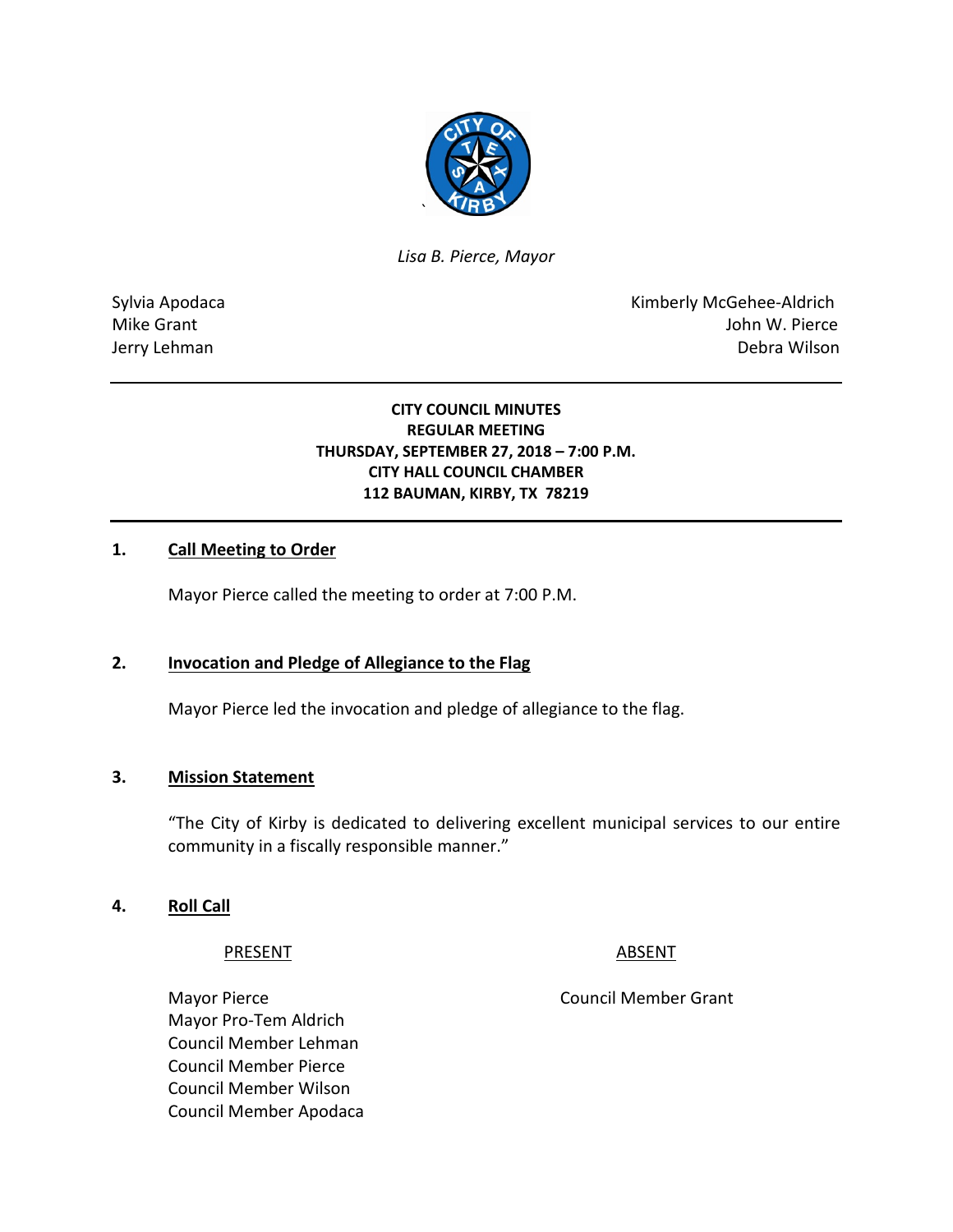Although Mayor Pierce deviated from the agenda, the minutes will be prepared in the order the agenda was posted.

# **5. Citizen Participation**

1. Steve Linscomb – Judson ISD- He provided an update on the construction at Hopkins Elementary, Kirby Middle School and Wagner High School.

2. Richard Vaughn – He said he represented Kirby Baptist Church and provided the names of all of the events and activities that they have had for the community and asked the City for support. He asked Council to waive the \$50.00 fee they paid for Fireworks in The Park.

3. Roger Romens – He thanked Mayor Pierce and those Council Members who took time out of their busy schedules to come and support the Senior Center Breakfast.

# **6. Consideration Of And Action On Minutes**

- a. Special Meeting September 13, 2018
- b. Public Hearing/Regular Meeting September 13, 2018
- c. Special Meeting September 20, 2018

Mayor Pro-Tem Aldrich moved to accept the Special Meeting minutes for September 13, 2018; seconded by Council Member Apodaca. The motion carried with a 6-0 vote.

AYES: 6 NAYES: 0

Council Member Lehman moved to accept the Public Hearing/Regular Meeting minutes for September 13, 2018; seconded by Council Member Wilson. The motion carried with a 6-0 vote.

AYES: 6 NAYES: 0

Mayor Pro-Tem Aldrich moved to accept the Special Meeting minutes for September 20, 2018; seconded by Council Member Lehman. The motion carried with a 5-0-1 vote.

AYES: 5 NAYES: 0 ABSTAIN: 1 (Council Member Wilson)

### **7. Presentations**

a. National Night Out, Kirby Police Department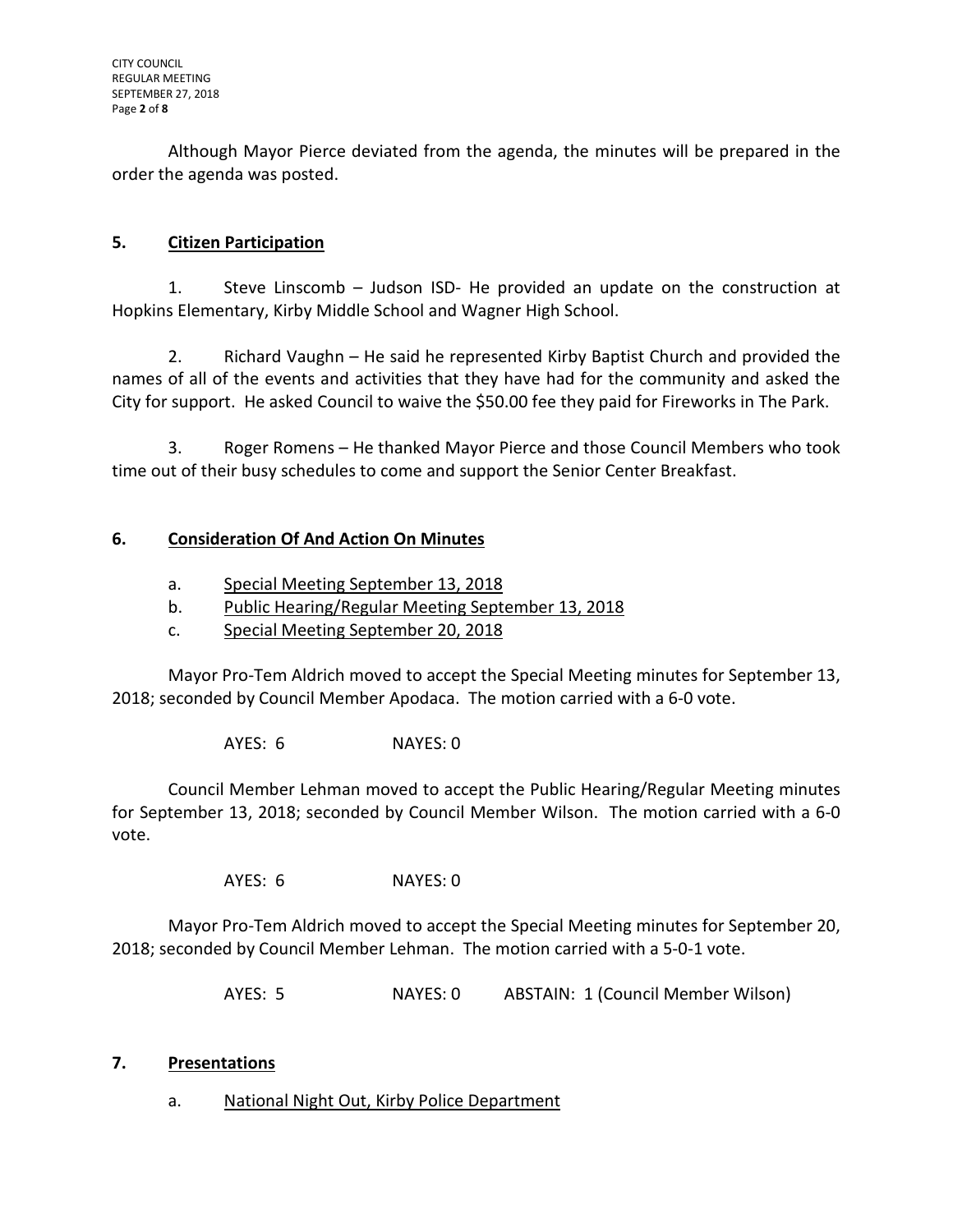Devona Palomo, Police Secretary, identified the activities scheduled for National Night Out, 5745 Binz Engleman Road, October 2, 2018, 6:00 P.M – 8:00 P.M.

## b. Employee Of The Quarter

Mayor Pierce recognized Lt. Laymon as Employee of the Quarter.

## **8. Consent Agenda**

- a. Approval Of Quarterly Financial Report For Period Ending June 2018
- b. Approval Of Quarterly Investment Report For Period Ending June 2018

Council Member Wilson moved to approve the Quarterly Financial Report for period ending June 2018 and approve the Quarterly Investment Report for period ending June 2018; seconded by Mayor Pro-Tem Aldrich. The motion carried with a 6-0 vote.

AYES: 6 NAYES: 0

### **9. Discussion And Possible Action**

a. Update, Discussion And Possible Action On Binz Engleman Road Reconstruction Project

Gilbert Salas, Director of Public Works, provided an update on the project.

Mayor Pierce stated the concerns she has seen and the concerns residents have shared with her regarding the project.

b. Discussion And Possible Action On Adopt A Spot Application

Donna Dryja, Beautification and Recycle Committee, explained that the Beautification and Recycle Committee wants to adopt the square planter area in front of City Hall.

Council Member Pierce moved to approve the Beautification and Recycle Committee adopt a spot application for the square planter area in front of City Hall; seconded by Council Member Wilson. The motion carried with a 6-0 vote.

AYES: 6 NAYES: 0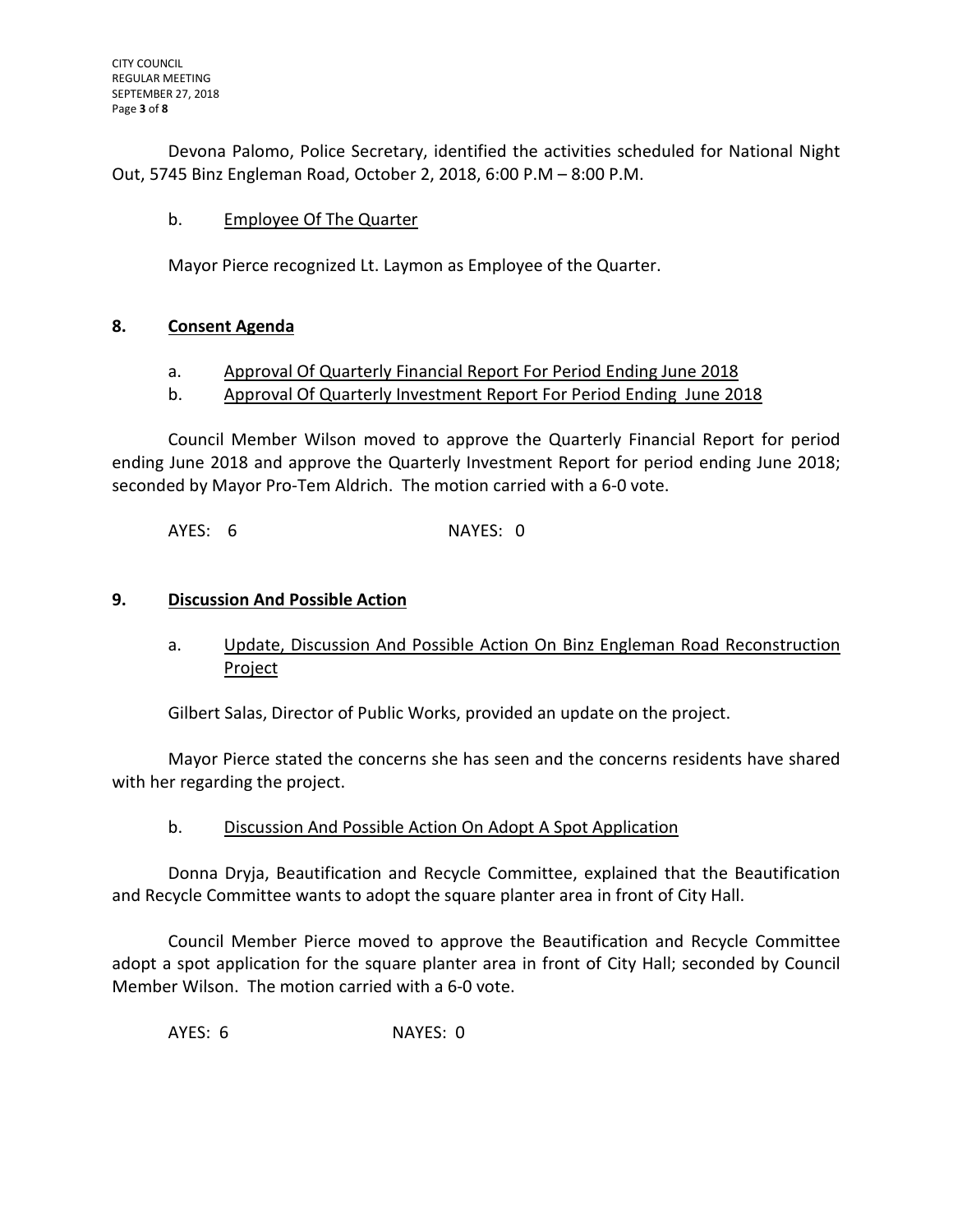c. Discussion And Possible Action On Ordinance No. O-2018-847 An Ordinance Revising Sewer Service Charges And Providing For A Penalty. This Is The First Reading.

City Manager Vernon identified the updates. She reminded Council that SAWS has had substantial increases over the past few years to the sewer cost. There was a 3.6% increase this year and there will be an 8% increase January 2019. The Ordinance identifies that this year there will be an increase in the amount of 11.6% for the sewer cost our residents will be charged. Our Ordinance has stated that these increases will be passed on to the residents, but we have not passed these increases on to residents since 2014.

Council Member Pierce moved to accept Ordinance No. O-2018-847 repealing Ordinance No. O-2013-743 and adopting new Sections 50.10 through 50.20 of the Code Ordinances including a revision to sewer service charges and providing for a penalty; seconded by Mayor Pro-Tem Aldrich. The motion carried with a 6-0 vote.

AYES: 6 NAYES: 0

d. Discussion And Possible Action On Usage Policies For The General, Water And Debt Service Funds

City Manager Vernon explained during research it was noted that we did not have established policies for the general fund, water fund and debt service funds on paper. The policies have been provided to you.

Mayor Pro-Tem Aldrich moved to accept the usage policies for the general fund, water fund and debt service funds; seconded by Council Member Wilson. The motion carried with a 6-0 vote.

AYES: 6 NAYES: 0

e. Discussion And Possible Action To Appoint Member(s) To The Beautification And Recycle Committee

Mayor Pro-Tem Aldrich moved to appoint Kara Steel, Donna Dryja and Celicia A. Garza to terms expiring October 1, 2020; seconded by Council Member Apodaca. The motion carried with a 6-0 vote.

AYES: 6 NAYES: 0

City Manager Vernon said there was one vacancy on the Committee.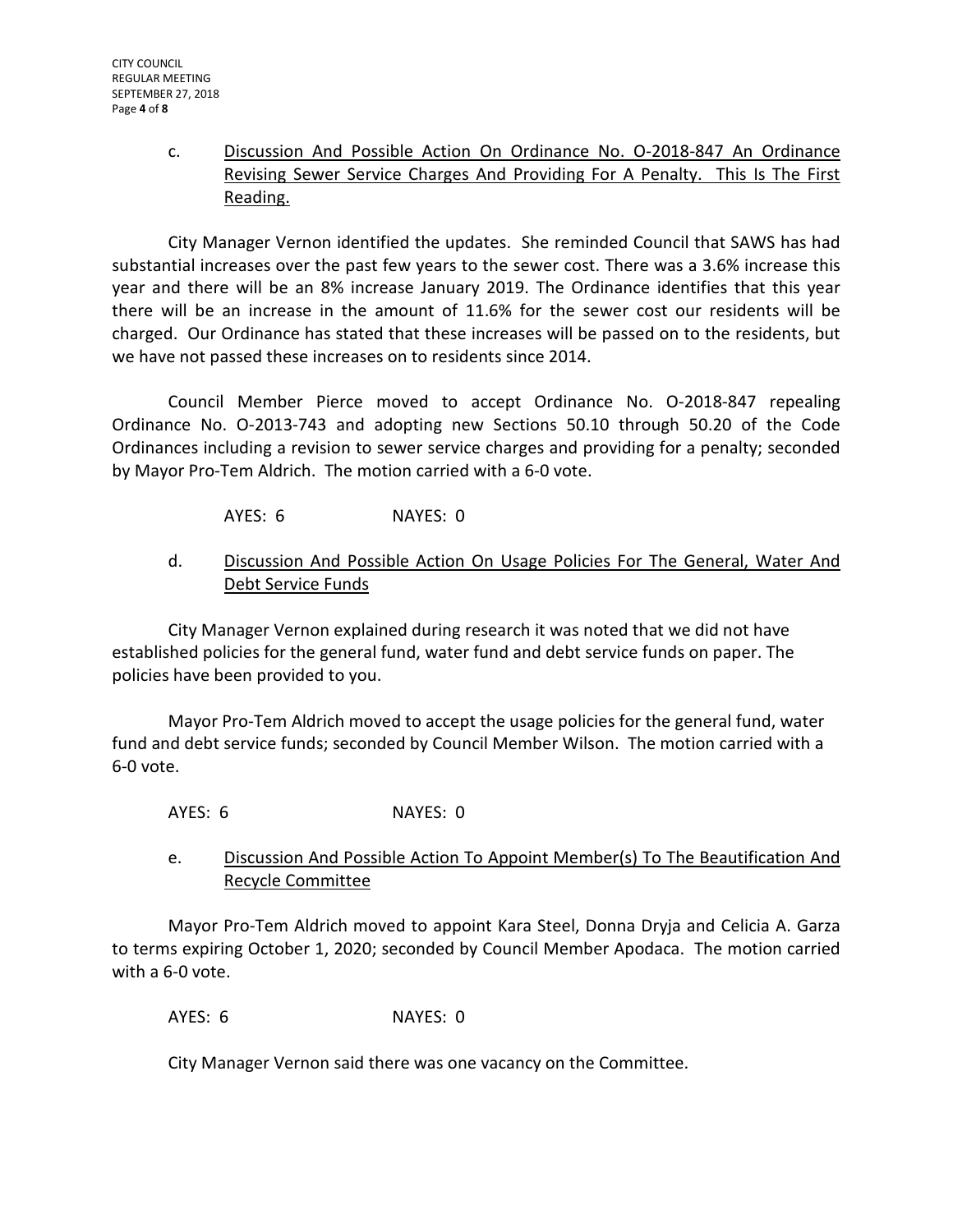## f. Discussion And Possible Action To Appoint Member(s) And Alternate Member(s) To The Building And Standards Commission

Council Member Wilson moved to appoint Kimberly Keene to a term expiring October 1, 2020 and appoint Donna Dryja from an alternate to a regular Commissioner with a term expiring October 1, 2020; seconded by Council Member Lehman. The motion carried with a 6-0 vote.

AYES: 6 NAYES: 0

## g. Discussion And Possible Action To Appoint Member(s) To The Parks And Recreation Committee

Council Member Wilson moved to appoint Angelica Page, Brian Medina, and Erna Baker to terms expiring October 1, 2020; seconded by Mayor Pro-Tem Aldrich. The motion carried with a 6-0 vote.

AYES: 6 NAYES: 0

## h. Discussion And Possible Action To Appoint Member(s) To the Planning And Zoning Commission

Mayor Pierce said there would not be any action on this item, continue advertising, and place this item on the next agenda.

# i. Discussion And Possible Action On Request To Place A Little Free Library At H. Pryor Smith Park Or The John Sterling Building

Donna Dryja informed Council instead of placing a Little Free Library at the Senior Center the new location she is requesting John Sterling Building area or H. Pryor Smith Park.

After discussing the location, Council Member Pierce moved to allow the Little Free Library to be placed at John Sterling Park Building by the flag pole; seconded by Council Member Wilson. The motion carried with a 6-0 vote.

AYES: 6 NAYES: 0

# j. Discussion And Possible Action On Review Of 2018 City Of Kirby Pool Season

City Manager Vernon stated the 2018 Pool Season ran from May 26 through Monday September 3 and was open 6 days week. San Antonio Pool Management managed the pool and the revenues for entry and concessions was \$8,120.81 and \$1,065.00 for rentals, and the total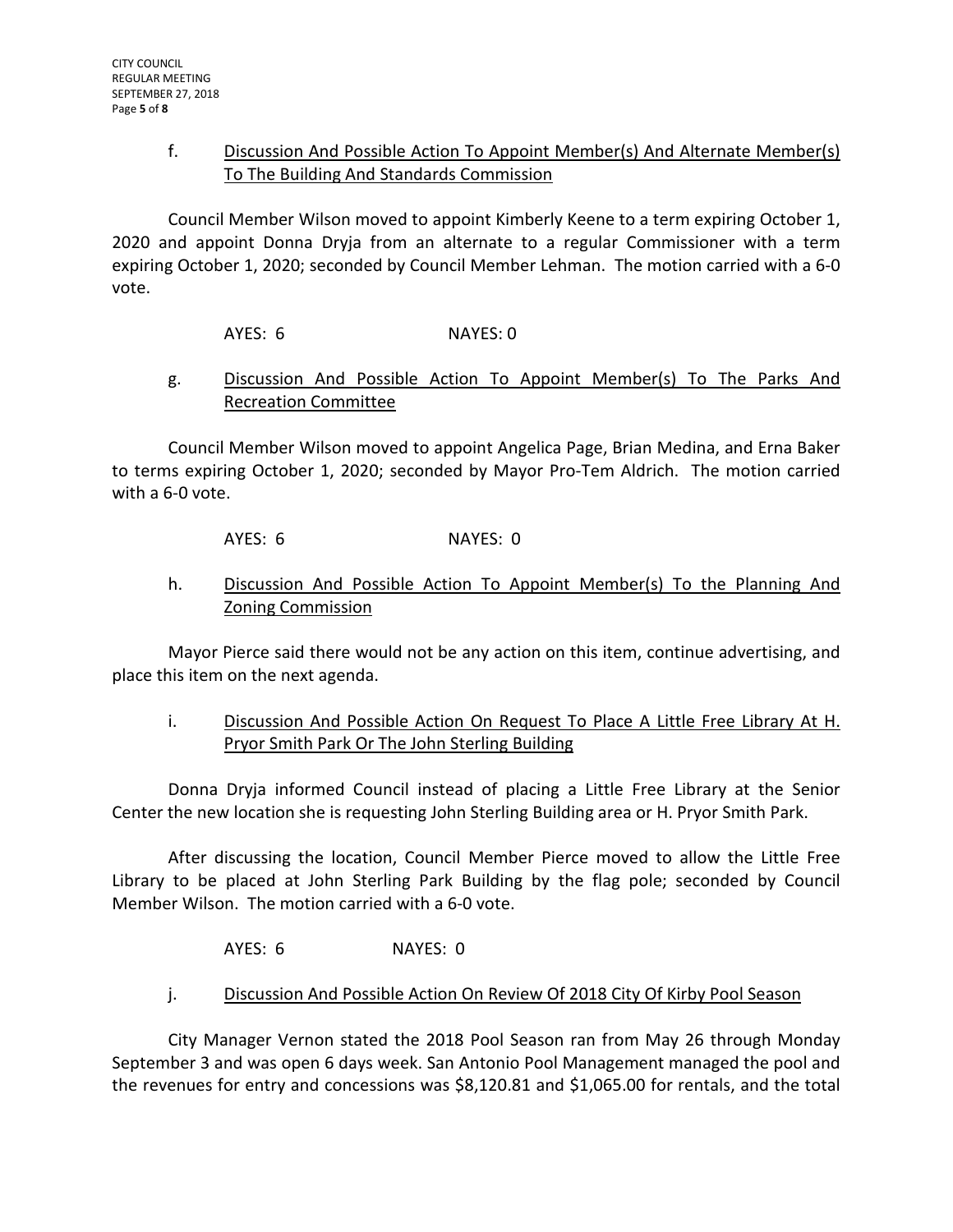CITY COUNCIL REGULAR MEETING SEPTEMBER 27, 2018 Page **6** of **8**

revenue was \$9185.81 She suggested next season the pool operate on Judson ISD's school calendar.

City Council discussed the pool season, pool passes and consideration of a two year contract. This item will be placed on an agenda in November to review the contract.

Council Member Pierce moved to allow the city manager to proceed with a contract with SA Pool Management to include pool passes, follow Judson ISD's school schedule, authorize the City Manager to make changes to the agreement and stay within 3% for next pool season; seconded by Mayor Pro-Tem Aldrich. The motion carried with a 6-0 vote.

AYES: 6 NAYES: 0

## k. Discussion And Possible Action To Award A Bid For Public Works Yard Asphalt Project

City Manager Vernon said this item was tabled at last meeting. She said ACE Company submitted a revised bid in the amount of \$98,868.86 by removing some items from original bid. Gilbert Salas explained the items that were removed. Gilbert Salas, Director of Public Works, identified the changes to the bid.

City Council discussed this item and Council Member Lehman moved to accept the bid submitted by Ace Co. in the amount of \$98,868.86; seconded by Council Member Apodaca. The motion carried with a 6-0 vote.

Council Member Pierce stated for the record he has no confidence in Ford Engineering. Mayor Pro-Tem Aldrich stated for the record she has no confidence in Ford Engineering.

AYES: 6 NAYES: 0

### l. Discussion And Possible Action To Consider Repairs To Wexford Drive

Mr. Salas, Director of Public Works, stated that Hayden Paving approached him about repairs to Wexford Dr. He reviewed the proposal addressing the responsibilities with the project.

Council discussed the proposal and other potential concerns; Mayor Pierce asked for a motion to this item.

This item died due to the lack of motion.

### **10. Requests and Announcements**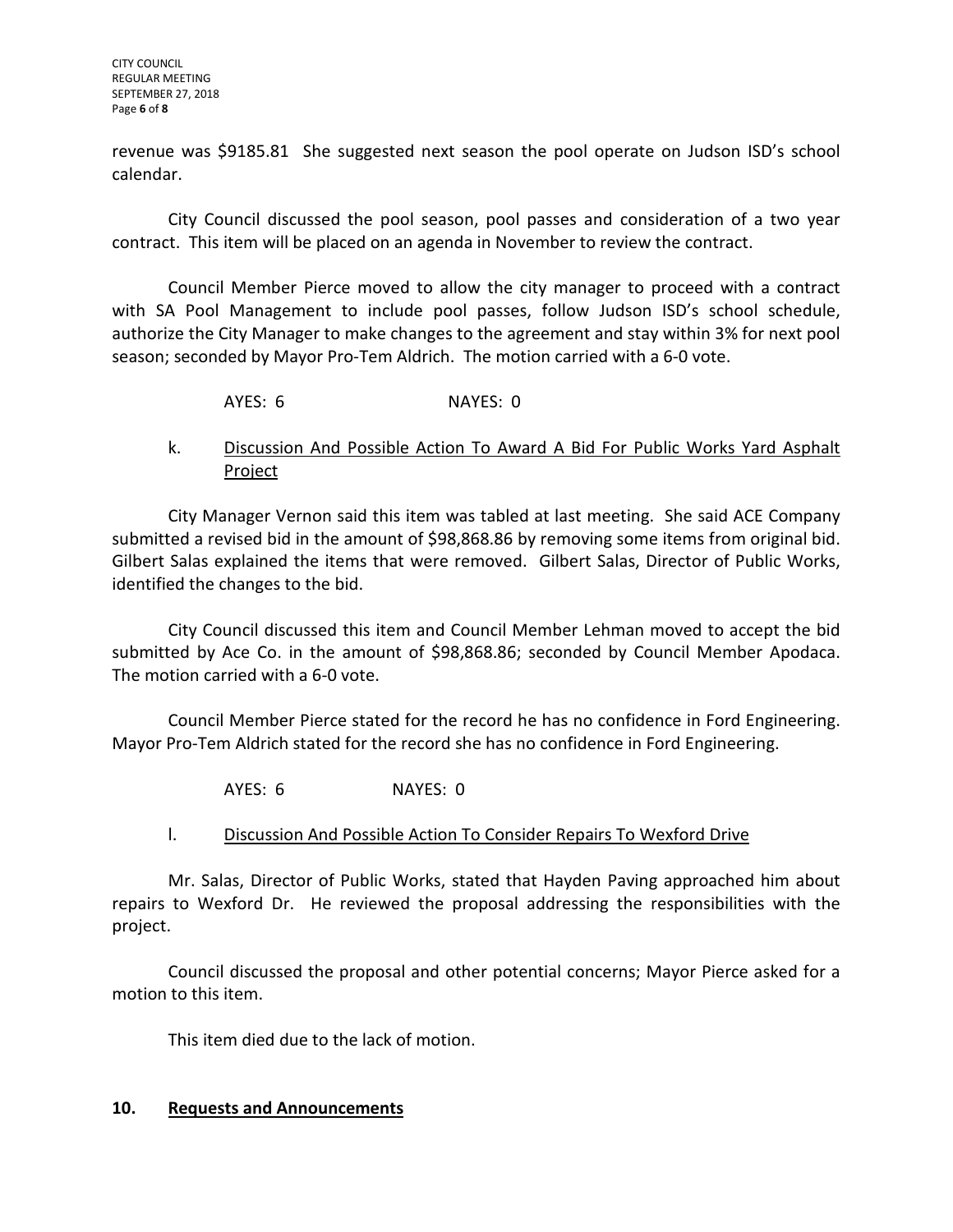# a. Requests By Mayor And Council Members For Items To Be Placed On Future City Council Agendas And Announcements On City Events/Community Interests

Council Member Wilson – She had several items: 1) City Manager go out for bid for another engineering company; 2) Code Compliance – address tall grass everywhere, buildings are falling down, and the appearance of the City going down; 3) Can the workers at Kirby Middle School park on Seguin Road?; 4) Place outcome of what will be done with the ditches, weeds, and trees; 5) She asked Gilbert Salas make sure all lights replaced and spray mosquitoes at Friendship Park; and 6)  $50^{th}$  Anniversary at Kirby Baptist Church October 13 & 14.

Mayor Pro-Tem Aldrich – She reiterated code compliance concerns about high grass and a concern with Diadem Food Mart. She said residents have voiced their concerns about the tall weeds at Starfire and Redding. She attended the Senior Center Quarterly Breakfast and some residents were talking about money being stolen from their personal accounts fraudulently. She stated for the record that everyone needs to be diligent with their bank account. The IRS is not going to call you; they will send you a letter.

Council Member Lehman – He asked for an update on the Rosillo Creek project. City Manager Vernon provided the history about the Rosillo Creek project. There was a one year time frame where the City could not mow the area. We are coming up on the expiration of that time frame and Public Works has this on schedule to start in October.

Council Member Pierce – He congratulated Detective Laymon. He thanked the police officers, Chief Alfaro and fire department, thanked Gilbert and city staff.

Mayor Pierce – She asked everyone to spread the word about the Little Free Libraries. She congratulated Detective Laymon. She said on October 6 Beautification & Recycle Committee will be doing a clean-up on Swann 9:00 A.M. – 11:00 A.M. She said Jose Garcia's digital sign is operational now and QT is planning a December grand opening.

Council Member Wilson asked when Mr. Vaughn could be refunded \$50 for September 1 event. City Manager Vernon will visit with him about it.

Mayor Pierce – She said since it has been a year since the Rosillo Creek project has been completed she asked to place on social media about the mowing of the drainage area. She thanked Donna Dryja for volunteering her time on the various Committees.

# **11. Adjournment**

The meeting adjourned at 8:58 P.M.